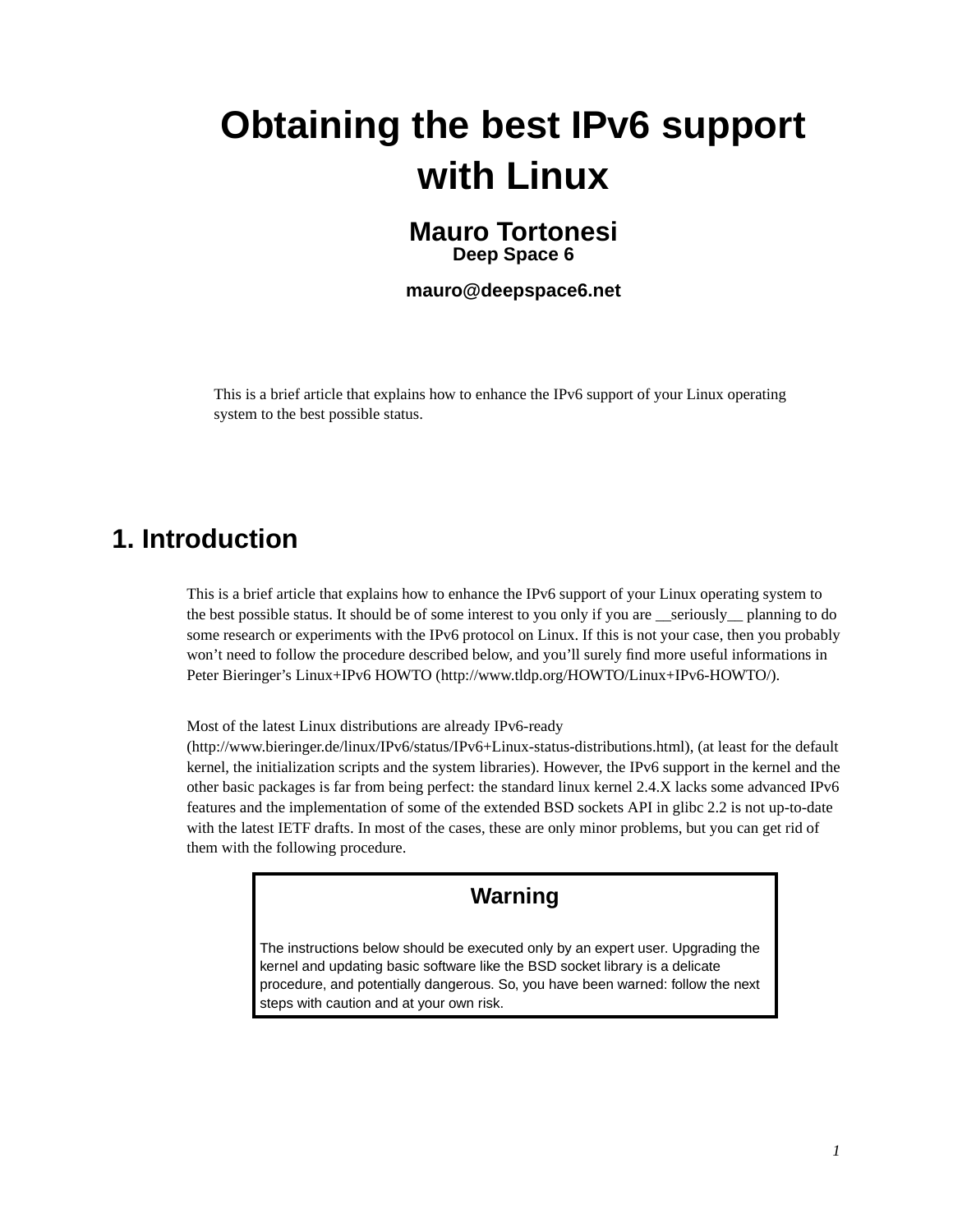# **2. Installing the USAGI kit**

First, you have to download the latest release of the USAGI kit, which contains an enhanced IPv6-enabled version of both the latest 2.4.x Linux kernel and the most important networking software packages for Linux, from the USAGI project website (http://www.linux-ipv6.org).

The USAGI project developers release two different versions of their kit: the stable version, which is released two or three times a year, and the CVS snapshot version, which is supposed to be unstable and is released every two weeks. If you feel very brave, i would recommend you to download and install the unstable version, which is always up-to-date and has never given me any big problem (only a few minor annoyances with a couple of errors in the makefiles - but that was long ago).

So, the time has come to connect to the USAGI project ftp repository (ftp://ftp.linux-ipv6.org), and download the kit. You will find the stable release of the kit in this directory (ftp://ftp.linux-ipv6.org/pub/usagi/kit/stable) and the CVS snapshot version in this directory (ftp://ftp.linux-ipv6.org/pub/usagi/kit/snap).

Next, unpack the package you have downloaded and prepare the kit for compilation with the command:

#### **make prepare TARGET=linux24**

### **2.1. Building and installing a new kernel**

Now we're ready to build the kernel. Enter in the kernel/linux24 directory and configure the kernel according to your needs, with:

#### **make xconfig**

or:

#### **make menuconfig**

If you are compiling a recent snapshot kits (at the moment of writing the last kit has been released on Monday, January 6th 2003), a good kernel configuration for IPv6 networking could be:

# # Networking options # CONFIG\_PACKET=m CONFIG\_PACKET\_MMAP=y CONFIG\_NETLINK\_DEV=m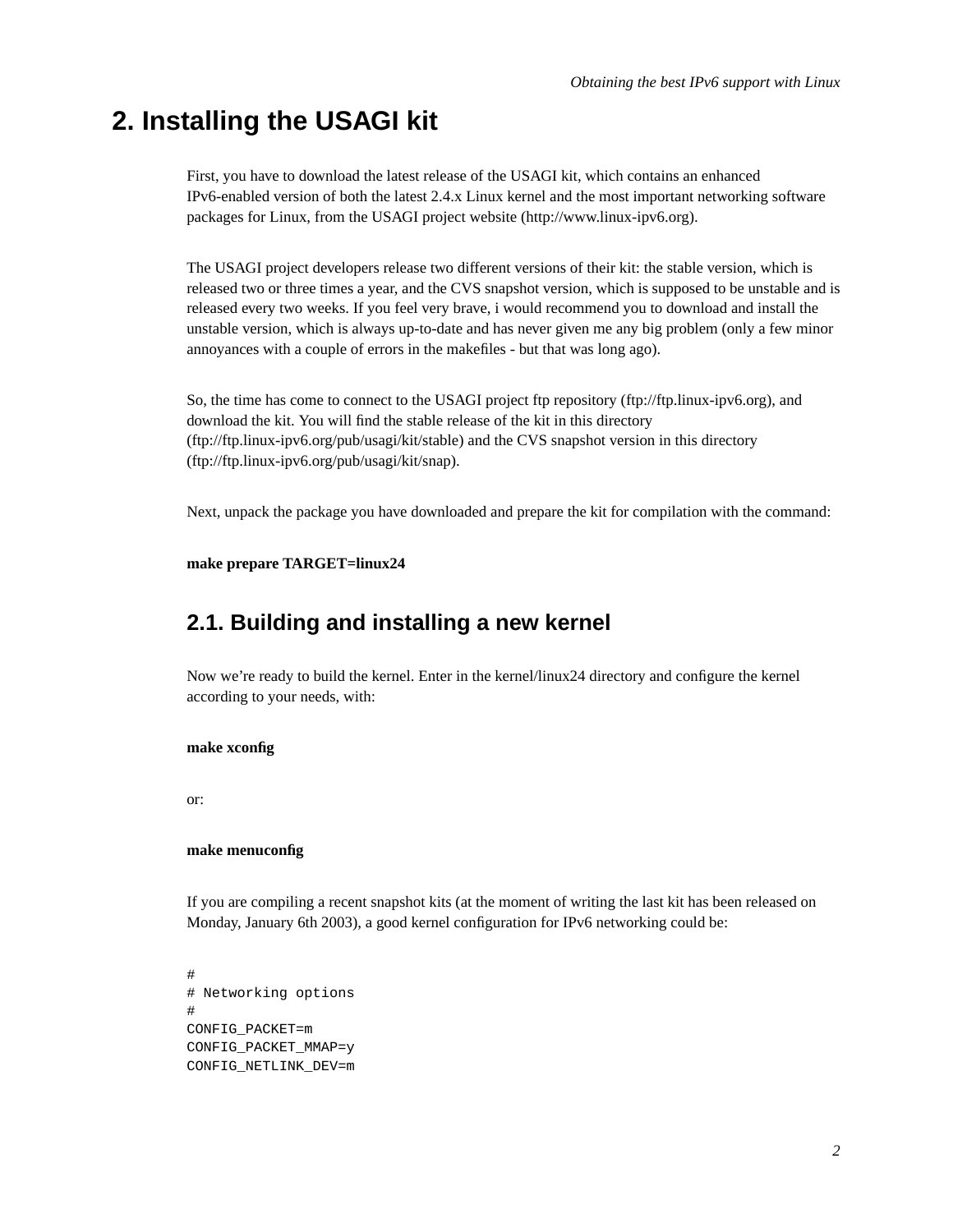```
CONFIG_NETFILTER=y
# CONFIG_NETFILTER_DEBUG is not set
CONFIG_FILTER=y
# CONFIG_NET_NEIGH_DEBUG is not set
CONFIG_NET_RESTRICTED_REUSE=y
CONFIG_UNIX=m
CONFIG_INET=y
# CONFIG_IPSEC is not set
CONFIG_IP_MULTICAST=y
# CONFIG_IP_ADVANCED_ROUTER is not set
# CONFIG_IP_PNP is not set
CONFIG_NET_IPIP=m
CONFIG_NET_IPGRE=m
# CONFIG_NET_IPGRE_BROADCAST is not set
# CONFIG_IP_MROUTE is not set
# CONFIG_ARPD is not set
# CONFIG_INET_ECN is not set
CONFIG_SYN_COOKIES=y
CONFIG_IPV4_IPSEC_TUNNEL=y
#
# IP: Netfilter Configuration
#
CONFIG_IP_NF_CONNTRACK=m
CONFIG_IP_NF_FTP=m
CONFIG_IP_NF_IRC=m
CONFIG_IP_NF_QUEUE=m
CONFIG_IP_NF_IPTABLES=m
CONFIG_IP_NF_MATCH_LIMIT=m
CONFIG_IP_NF_MATCH_MAC=m
CONFIG_IP_NF_MATCH_PKTTYPE=m
CONFIG_IP_NF_MATCH_MARK=m
CONFIG_IP_NF_MATCH_MULTIPORT=m
CONFIG_IP_NF_MATCH_TOS=m
CONFIG_IP_NF_MATCH_ECN=m
CONFIG_IP_NF_MATCH_DSCP=m
CONFIG_IP_NF_MATCH_AH_ESP=m
CONFIG_IP_NF_MATCH_LENGTH=m
CONFIG_IP_NF_MATCH_TTL=m
CONFIG_IP_NF_MATCH_TCPMSS=m
CONFIG_IP_NF_MATCH_HELPER=m
CONFIG_IP_NF_MATCH_STATE=m
CONFIG_IP_NF_MATCH_CONNTRACK=m
CONFIG_IP_NF_MATCH_UNCLEAN=m
CONFIG_IP_NF_MATCH_OWNER=m
CONFIG_IP_NF_FILTER=m
CONFIG_IP_NF_TARGET_REJECT=m
CONFIG_IP_NF_TARGET_MIRROR=m
CONFIG_IP_NF_NAT=m
CONFIG_IP_NF_NAT_NEEDED=y
CONFIG_IP_NF_TARGET_MASQUERADE=m
CONFIG_IP_NF_TARGET_REDIRECT=m
CONFIG_IP_NF_NAT_LOCAL=y
```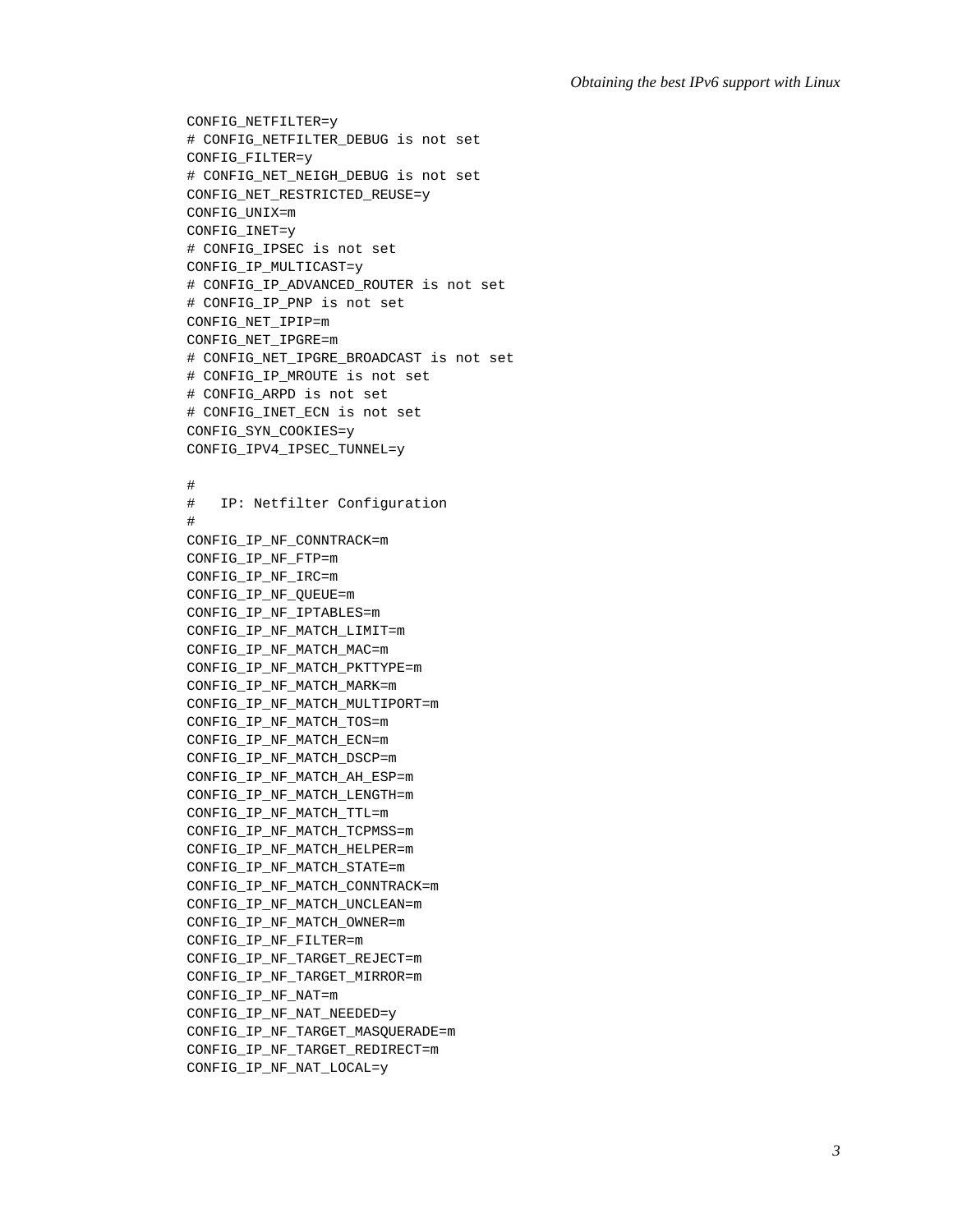```
CONFIG_IP_NF_NAT_SNMP_BASIC=m
CONFIG_IP_NF_NAT_IRC=m
CONFIG_IP_NF_NAT_FTP=m
CONFIG_IP_NF_MANGLE=m
CONFIG_IP_NF_TARGET_TOS=m
CONFIG_IP_NF_TARGET_ECN=m
CONFIG_IP_NF_TARGET_DSCP=m
CONFIG_IP_NF_TARGET_MARK=m
CONFIG_IP_NF_TARGET_LOG=m
CONFIG_IP_NF_TARGET_ULOG=m
CONFIG_IP_NF_TARGET_TCPMSS=m
CONFIG_IP_NF_ARPTABLES=m
CONFIG_IP_NF_ARPFILTER=m
# CONFIG_IP_NF_COMPAT_IPCHAINS is not set
# CONFIG_IP_NF_COMPAT_IPFWADM is not set
CONFIG_IPV6=m
# CONFIG_IPV6_DEBUG is not set
CONFIG_IPV6_IM=y
CONFIG_IPV6_MODULE_IP_GRE=y
# CONFIG_IPV6_ZONE is not set
CONFIG_IPV6_DROP_FAKE_V4MAPPED=y
CONFIG_IPV6_RESTRICTED_DOUBLE_BIND=y
# CONFIG_IPV6_6TO4_NEXTHOP is not set
CONFIG_IPV6_PRIVACY=y
CONFIG_IPV6_ANYCAST=y
CONFIG_IPV6_ANYCAST_GROUP=y
CONFIG_IPV6_ISATAP=y
# CONFIG_IPV6_PREFIXLIST is not set
# CONFIG_IPV6_SUBTREES is not set
# CONFIG_IPV6_MLD6_ALL_DONE is not set
CONFIG_IPV6_NODEINFO=y
# CONFIG_IPV6_NODEINFO_USE_UTS_DOMAIN is not set
#
# IPv6: Netfilter Configuration
#
CONFIG_IP6_NF_QUEUE=m
CONFIG_IP6_NF_IPTABLES=m
CONFIG_IP6_NF_MATCH_LIMIT=m
CONFIG_IP6_NF_MATCH_MAC=m
CONFIG_IP6_NF_MATCH_RT=m
CONFIG_IP6_NF_MATCH_OPTS=m
CONFIG_IP6_NF_MATCH_FRAG=m
CONFIG_IP6_NF_MATCH_MULTIPORT=m
CONFIG_IP6_NF_MATCH_OWNER=m
CONFIG_IP6_NF_MATCH_MARK=m
CONFIG_IP6_NF_MATCH_AHESP=m
CONFIG_IP6_NF_MATCH_EUI64=m
CONFIG_IP6_NF_MATCH_LENGTH=m
CONFIG_IP6_NF_MATCH_EUI64=m
CONFIG_IP6_NF_FILTER=m
CONFIG_IP6_NF_TARGET_LOG=m
CONFIG_IP6_NF_TARGET_REJECT=m
```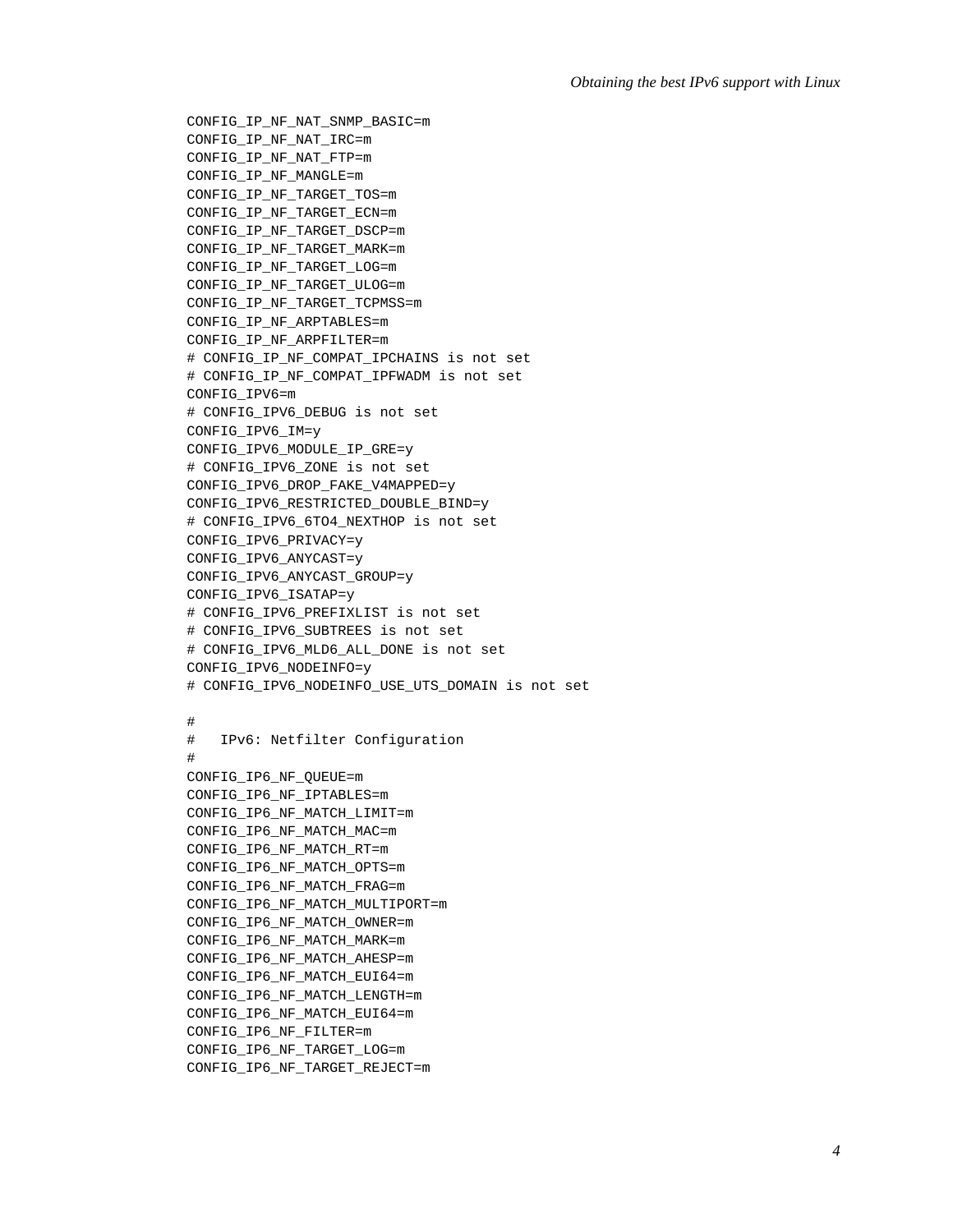CONFIG\_IP6\_NF\_MANGLE=m CONFIG\_IP6\_NF\_TARGET\_MARK=m CONFIG\_IPV6\_IPSEC\_TUNNEL=y # CONFIG\_IPV6\_IPV6\_TUNNEL is not set

In order to avoid conflicts with the other kernels installed on your system and to be able to track what version of the USAGI-enhanced kernel you are using, I recommend you to edit the file kernel/linux24/Makefile and change the fourth line from:

EXTRAVERSION =

to something like:

EXTRAVERSION = usagisnap20030106

which is a good choice if you are installing the unstable kit released on Monday, January 6th 2003.

Now, you can build and install the kernel in the usual manner. For more information on how to accomplish this task take a look at the Linux Kernel HOWTO (http://www.linuxdoc.org/HOWTO/Kernel-HOWTO/).



### **2.2. Installing the networking software**

Now, we're going to install the userspace networking software which is included in the kit. Switch to the usagi directory and configure the software with:

**./configure --enable-bindtest --enable-ndp --enable-v6p**

Then, build the software with:

**make**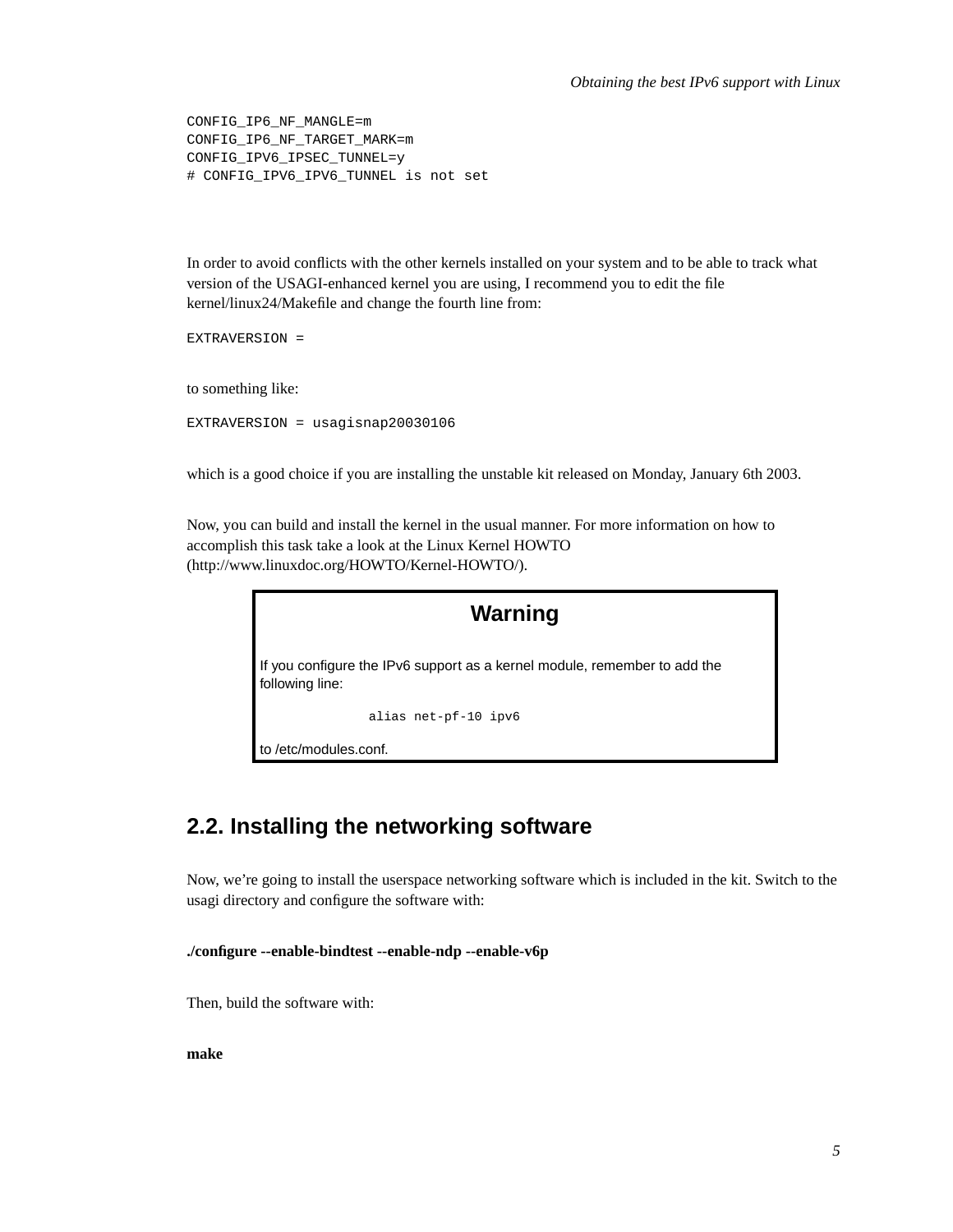and (as root) install it with:

#### **make install**

The software will be installed by default in /usr/local/v6 (which is a very good choice).

### **2.3. Installing libinet6 as a shared library**

If you are a developer, or simply if you wish to obtain the best IPv6 compliance for your system, you may want to install the libinet6 library included in the USAGI kit as a shared library (when we built the userspace software of the USAGI kit, we also built the static version of the libinet6 library), and let all the software installed on your system make use of it.

In fact, libinet6 provides an implementation of the Extended BSD Socket API which is up-to-date with the latest internet-drafts.

First, you have to uncomment the following lines from the file usagi/libinet6/Makefile:

line 94:

#shared: includes include\_glibc\$(usagi\_libc) \$(SLIBS)

lines 106-108:

```
#install-shared: shared include_glibc$(usagi_libc)_install
# $(INSTALL_DIR) $(slibdir)
# $(INSTALL_LIBRARY) $(SLIBS) $(slibdir)
```
Then, you have to build and install the software:

#### **make shared make install-shared**

This will build a shared version of the library and install it in /usr/local/v6/lib (which, again, is a wise choice - so i suggest you to keep the default installation path).